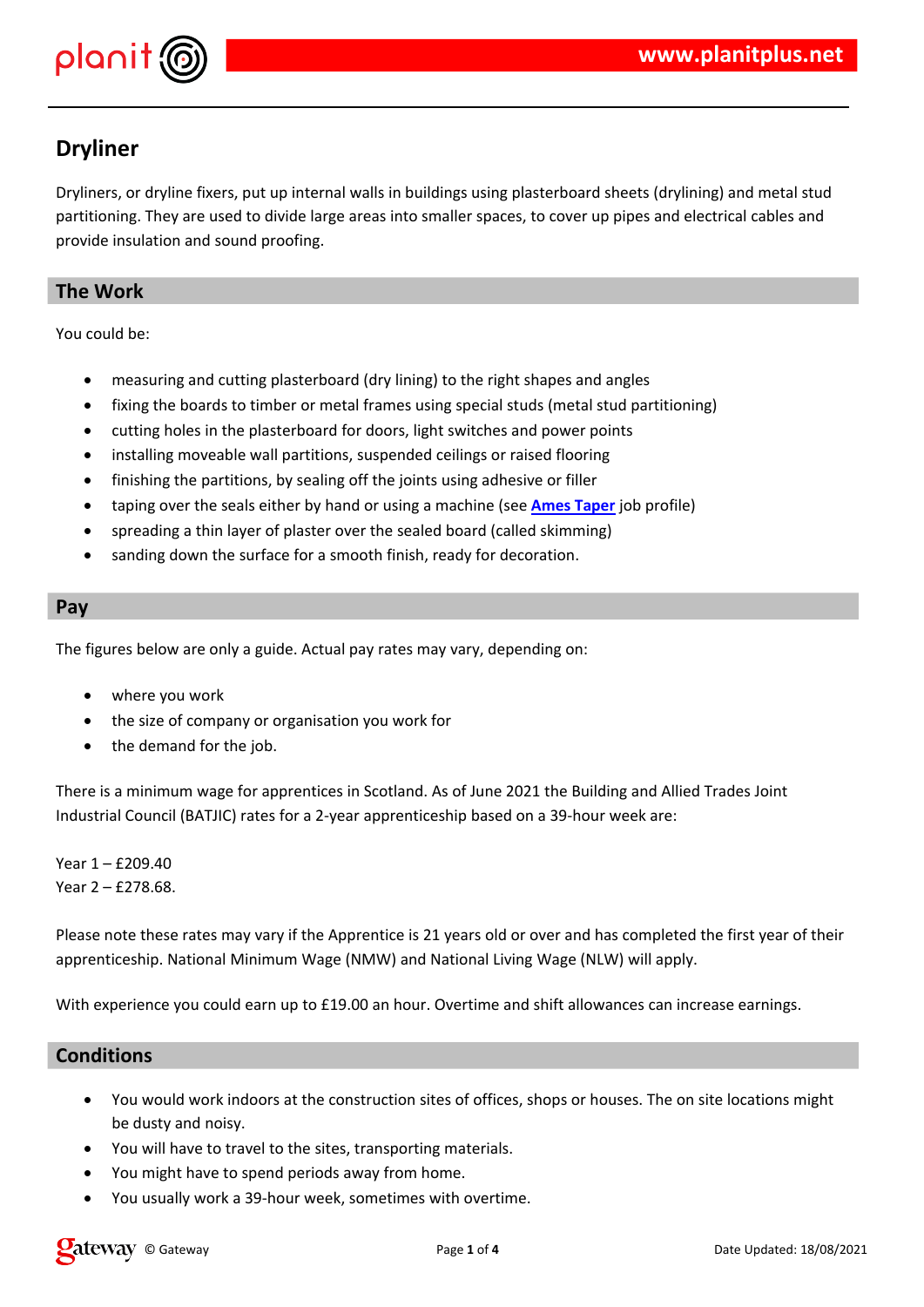| $\mathbf{I}$         |                        | &                         | %                                                          | $\mathbf{H}$ |         |                           |         |       | &                                     | $\#$                                     |         |
|----------------------|------------------------|---------------------------|------------------------------------------------------------|--------------|---------|---------------------------|---------|-------|---------------------------------------|------------------------------------------|---------|
| $\mathsf{I}$         | %                      |                           |                                                            |              | $\%$    |                           |         |       | & #                                   |                                          |         |
| $\sqrt{\phantom{a}}$ |                        |                           | $\&$                                                       | $\mathbf{H}$ |         |                           |         |       | & "                                   |                                          | $\#$    |
|                      | $1$ "                  |                           |                                                            |              |         | $\&$                      |         |       | $\mathbf{u}$<br>$\boldsymbol{\delta}$ |                                          | $#$ " " |
| $\ddot{ }$ ,         |                        | $\&$                      | $\&$                                                       |              |         | $\blacksquare$            |         | " $#$ |                                       |                                          |         |
|                      |                        |                           |                                                            |              |         |                           |         |       |                                       |                                          |         |
| \$                   | $\pmb{\shortparallel}$ |                           |                                                            |              | $\star$ | &                         |         |       | $\mathbf{H}_{\mathrm{eff}}$           | $\#$                                     |         |
| $\bar{V}$            |                        |                           | $"$ > $\&$                                                 |              |         | $\mathbf{H}$<br>$\sim$ 10 |         |       | (89)                                  |                                          | $\,6$   |
| $\boldsymbol{?}$     | $\&$                   | $^\text{\textregistered}$ | : 8                                                        | & &          |         |                           | & ( & # |       |                                       |                                          |         |
| $\bar{1}$            |                        | $\%$                      |                                                            |              |         |                           |         | &     | $\&$                                  | $\#$                                     |         |
| $\star$              | $\%$                   | & &                       | $\sim$ 10<br>$\mathbf{u} = \mathbf{u} \times \mathbf{u}$ . |              |         | #                         |         |       |                                       |                                          |         |
| $\mathbf{I}$         | $\mathbf H$            | $\overline{0}$            | 8. 0, 8. 8. 0, 0 &                                         |              |         |                           |         |       | %<br>$\geq$                           |                                          |         |
| &                    | $\&$                   | $\#$                      | Ħ                                                          |              |         |                           | $\,>$   |       |                                       | $\mathbf{u}_{\mathrm{eff}}$<br>$\#$<br>& |         |



 $\overline{\phantom{a}}$ 

 $\bar{1}$ 

| , AB           |   | $\mathbf{u}$ | $\Omega$ | $8 \leq 1$ | $\left($ "<br>C <sub>1</sub> | C. |     | #<br>$?$ , # $B C < \%$ |   |  |
|----------------|---|--------------|----------|------------|------------------------------|----|-----|-------------------------|---|--|
| $\bullet$<br>& | α |              |          |            |                              |    | " & | &                       | & |  |

|  | $\frac{1}{2}$ , $\frac{1}{2}$ , $\frac{1}{2}$ , $\frac{1}{2}$ , $\frac{1}{2}$ , $\frac{1}{2}$ , $\frac{1}{2}$ , $\frac{1}{2}$ , $\frac{1}{2}$ , $\frac{1}{2}$ , $\frac{1}{2}$ , $\frac{1}{2}$ , $\frac{1}{2}$ , $\frac{1}{2}$ , $\frac{1}{2}$ , $\frac{1}{2}$ , $\frac{1}{2}$ , $\frac{1}{2}$ , $\frac{1}{2}$ , $\frac{1}{2}$ , |  |  |  |  |
|--|---------------------------------------------------------------------------------------------------------------------------------------------------------------------------------------------------------------------------------------------------------------------------------------------------------------------------------|--|--|--|--|
|  | $\frac{1}{2}$ $\frac{1}{2}$ $\frac{1}{2}$ $\frac{1}{2}$ $\frac{1}{2}$ $\frac{1}{2}$ $\frac{1}{2}$ $\frac{1}{2}$ $\frac{1}{2}$ $\frac{1}{2}$ $\frac{1}{2}$ $\frac{1}{2}$ $\frac{1}{2}$ $\frac{1}{2}$ $\frac{1}{2}$ $\frac{1}{2}$ $\frac{1}{2}$ $\frac{1}{2}$ $\frac{1}{2}$ $\frac{1}{2}$ $\frac{1}{2}$ $\frac{1}{2}$             |  |  |  |  |
|  | $\cdot$ " & " 1 " #                                                                                                                                                                                                                                                                                                             |  |  |  |  |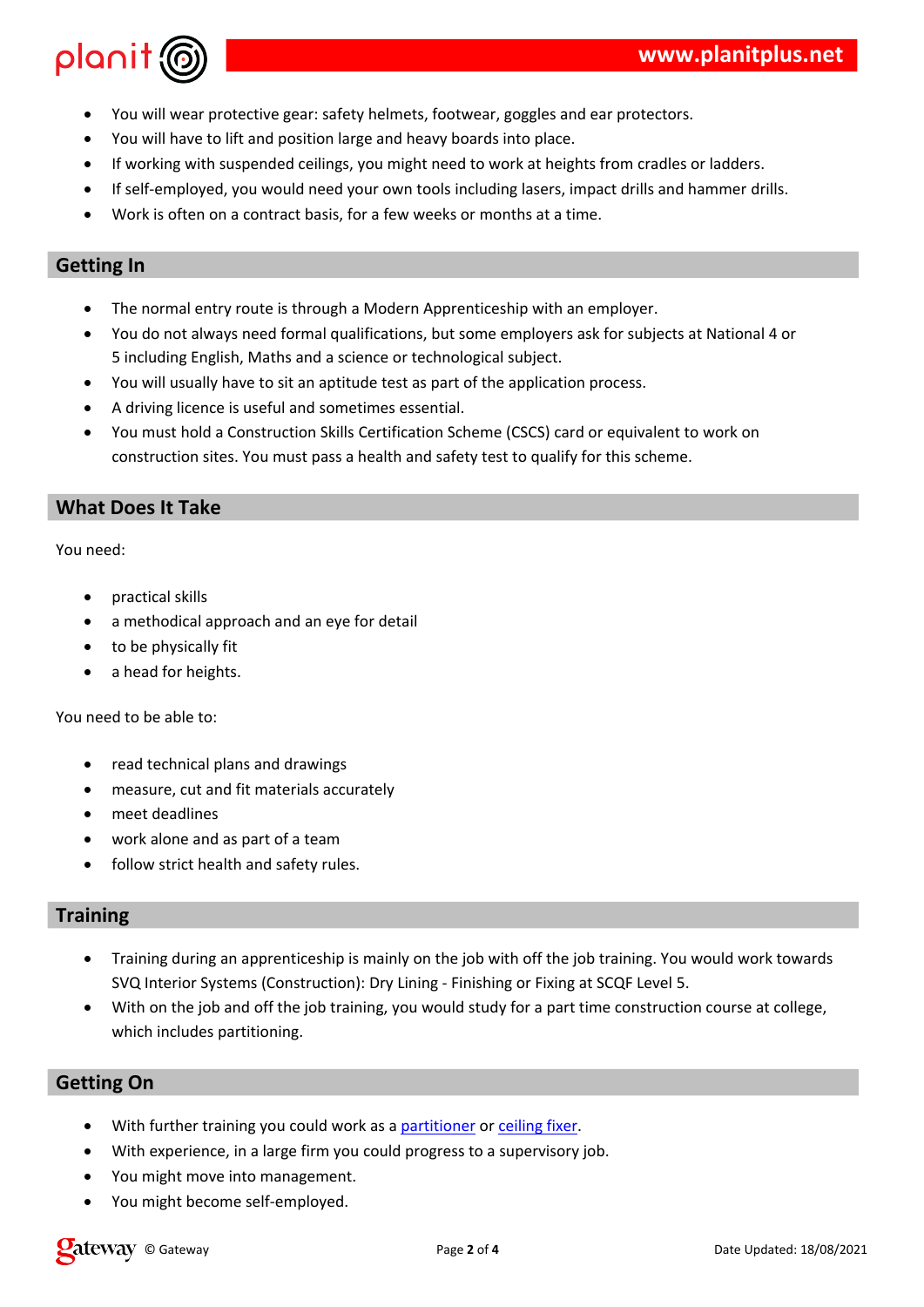|                  | $\mathbf{H}$                 |                                         |       |   |         |  |
|------------------|------------------------------|-----------------------------------------|-------|---|---------|--|
|                  |                              | $\mathbf{u}$                            |       |   |         |  |
| C                | $\mathbf{H}$                 |                                         |       |   |         |  |
|                  | $\overline{C}$               | $\star$                                 | C / R |   |         |  |
|                  | .8                           |                                         | 8     |   | 0, 8, 0 |  |
|                  | #                            |                                         |       |   |         |  |
|                  | $\#$                         |                                         |       |   |         |  |
| \$               | D<br>$\overline{\mathbf{0}}$ | & E                                     |       |   |         |  |
| $\mathsf C$<br>& | $\#$<br>&<br>$\#$            | & #<br>$+ 8$ "<br>$\boldsymbol{\delta}$ | &     | & |         |  |